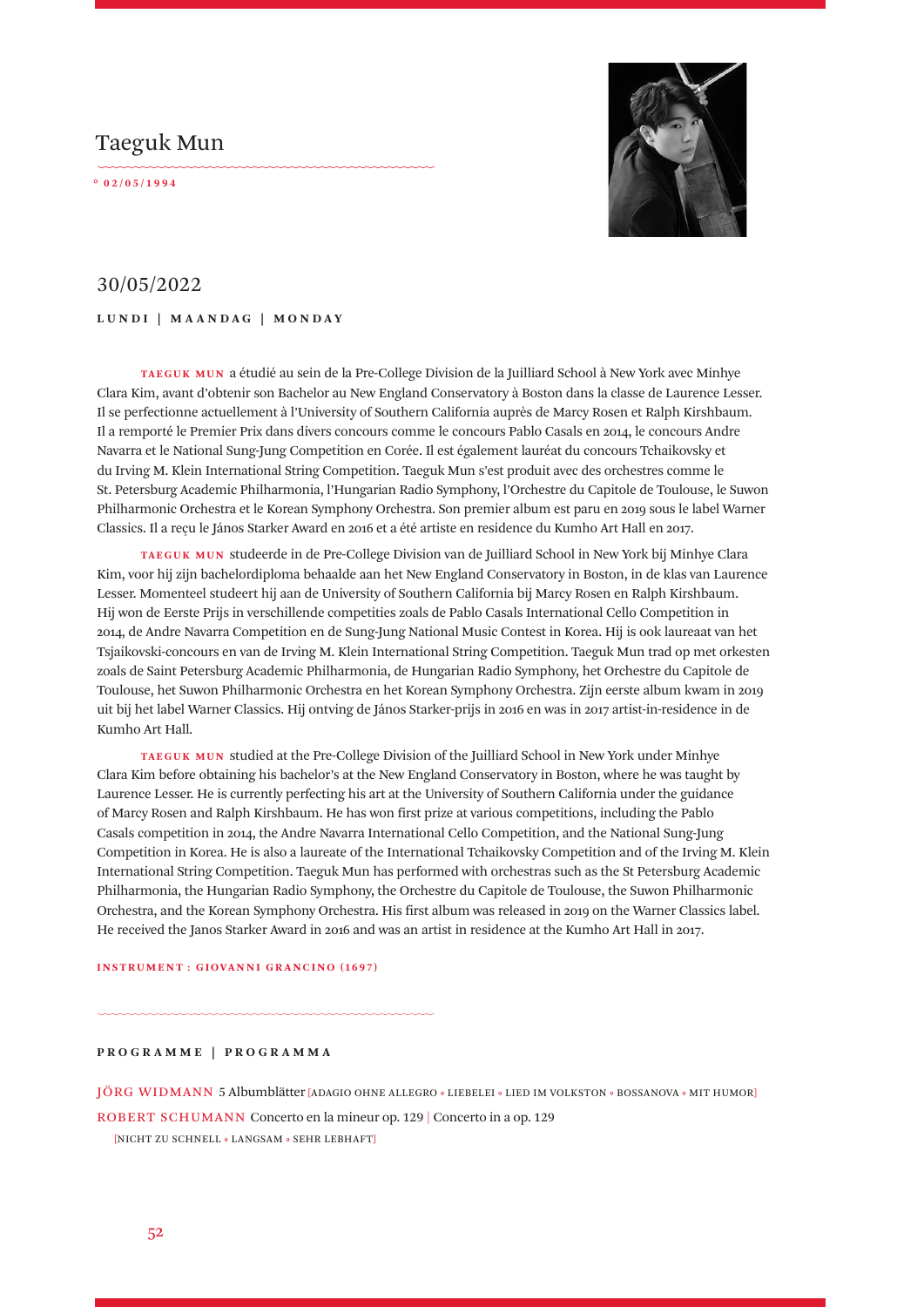# Petar Pejčić

**° 0 4 / 0 3 / 2 0 0 2** 



## 30/05/2022

### **LUNDI | MAANDAG | MONDAY**

**PETAR PEJČIĆ** étudie à la Hochschule für Musik und Theater Felix Mendelssohn Bartholdy de Leipzig dans la classe de Peter Bruns. Il a remporté l'AENA Special Prize au concours Pablo Casals en Espagne en 2020, le Deuxième Prix au concours Anna Kull la même année et le Troisième Prix au Felix Mendelssohn Bartholdy University Competition en 2019. Petar Pejčić a joué avec des orchestres comme le Konzerthausorchester de Berlin, le Grazer Philharmoniker, la Serbian Radio Symphony Orchestra et la Camerata Balcanica. Soucieux d'élargir ses horizons musicaux, il a collaboré avec le chorégraphe Jacopo Godani et la Dresden Frankfurt Dance Company pour le projet BACH OFF ! Ambassadeur de la Pablo Casals Foundation en 2020, il est boursier de l'Internationale Musikakademie in Liechtenstein, la Yehudi Menuhin Live Music Now Foundation, la Freunde Junger Musiker Foundation et a reçu la bourse Günter Henle de la Peter Klöckner-Foundation en 2021.

**PETAR PEJČIĆ** studeert aan de Hochschule für Musik und Theater Felix Mendelssohn Bartholdy in Leipzig bij Peter Bruns. Hij won in 2020 zowel de AENA Speciale Prijs van de Pablo Casals Award for Young Cellists als de Tweede Prijs van het Anna Kull Cello Wettbewerb, en in 2019 de Derde Prijs van het Felix Mendelssohn Bartholdy Hochschulwettbewerb. Petar Pejčić trad op met orkesten als het Konzerthausorchester Berlin, de Grazer Philharmoniker, het Symfonisch Orkest van de Servische radio en de Camerata Balcanica. Om zijn muzikale horizon te verbreden werkte hij samen met de choreograaf Jacopo Godani en de Dresden Frankfurt Dance Company aan het project BACH OFF ! In 2020 was hij Ambassadeur van de Fundació Pau Casals. Hij is tevens beurshouder van de Internationale Musikakademie in Liechtenstein, de Yehudi Menuhin Live Music Now Foundation, de Freunde Junger Musiker Foundation en in 2021 kreeg hij de Günter Henlebeurs van de Peter Klöckner Stichting.

**PETAR PEJČIĆ** studies at the Hochschule für Musik und Theater Felix Mendelssohn Bartholdy in Leipzig under Peter Bruns. He won the AENA Special Prize at the Pablo Casals competition in Spain in 2020, second prize at the Anna Kull competition the same year, and third prize at the Felix Mendelssohn Bartholdy University Competition in 2019. Petar Pejčić has performed with orchestras including the Konzerthausorchester Berlin, the Graz Philharmonic, the Serbian Radio Symphony Orchestra, and Camerata Balcanica. Keen to broaden his musical horizons, he collaborated with the choreographer Jacopo Godani and the Dresden Frankfurt Dance Company on the project BACH OFF ! An ambassador for the Pablo Casals Foundation in 2020, he is a scholarship holder of the Internationale Musikakademie in Liechtenstein, the Yehudi Menuhin Live Music Now Foundation, and the Freunde Junger Musiker Foundation and received the Günter Henle scholarship from the Peter Klöckner Foundation in 2021.

#### **INSTRUMENT : STEPHAN VON BAEHR (PARIS, 2012), LOANED BY THE DEUTSCHE STIFTUNG MUSIKLEBEN**

### **PROGRAMME | PROGRAMMA**

JÖRG WIDMANN 5 Albumblätter [ADAGIO OHNE ALLEGRO • LIEBELEI • LIED IM VOLKSTON • BOSSANOVA • MIT HUMOR]

DMITRY SHOSTAKOVICH Concerto n. 2 en sol majeur op. 126 | Concerto n. 2 in G op. 126

[LARGO • ALLEGRETTO • ALLEGRETTO]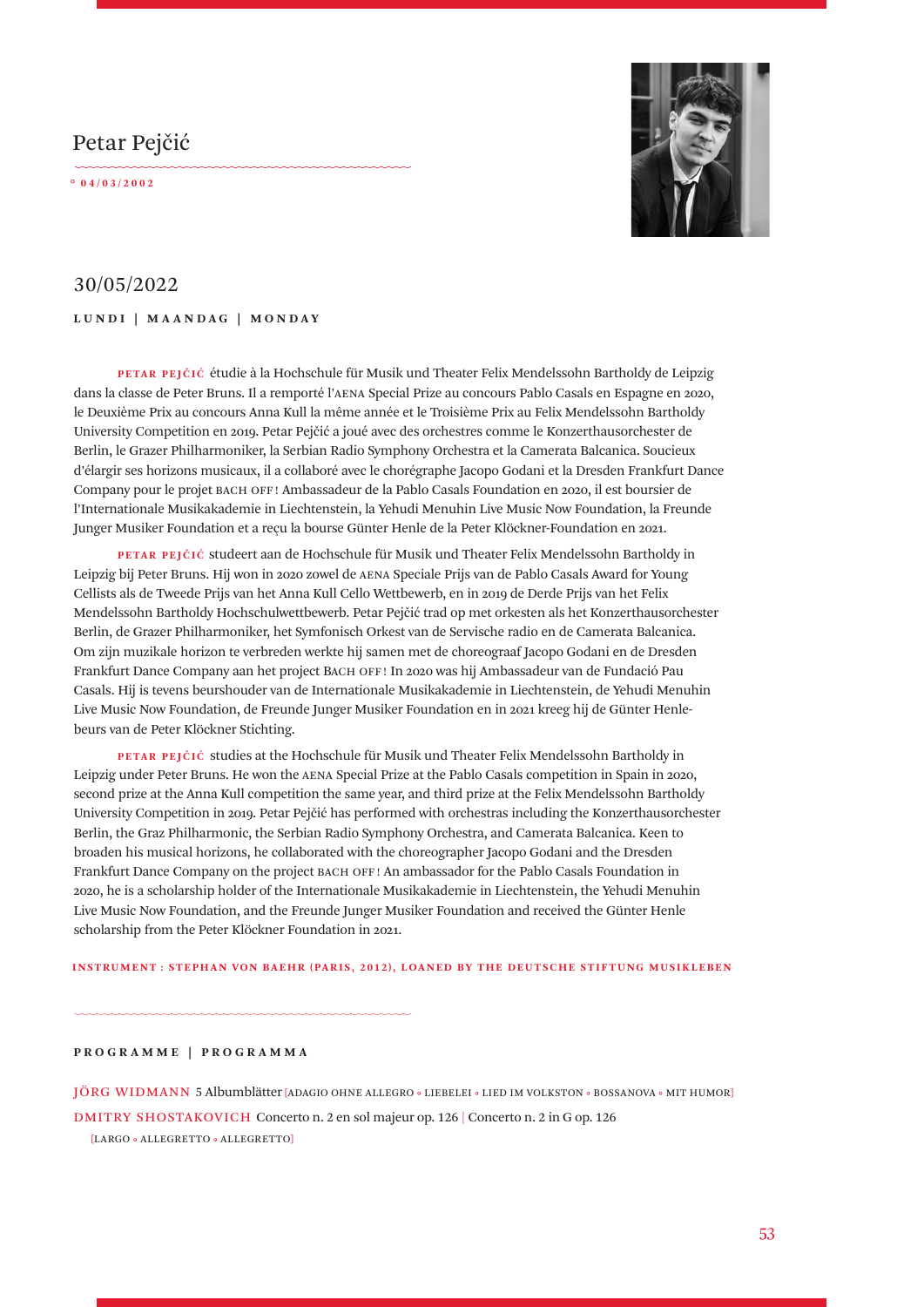# Stéphanie Huang

**° 1 3 / 0 3 / 1 9 9 6** 



## 31/05/2022

### **MARDI | DINSDAG | TUESDAY**

Révélation ADAMI Classique 2021, **STÉPHANIE HUANG** commence le violoncelle dès son plus jeune âge avec sa mère. À l'âge de 12 ans, elle fait ses débuts au Théâtre Royal de la Monnaie à Bruxelles dans les Variations sur un Thème Rococo de Tchaïkovsky. Elle a étudié au Koninklijk Conservatorium de Bruxelles auprès de Jeroen Reuling et au Conservatoire National Supérieur de Musique et de Danse de Paris, dans les classes de Marc Coppey et Emmanuelle Bertrand. Elle est lauréate des Concours Dexia, Suggia à Porto et de la Società Umanitaria de Milan, ainsi que des Fondations SPES, Meyer et Kriegelstein, et a été sélectionnée pour l'Académie Jaroussky, l'Académie Internationale Seiji Ozawa et l'Académie musicale de Villecroze. Elle a récemment obtenu la Bourse d'Excellence Patrick Petit. Depuis septembre 2020, elle est Artiste en Résidence à la Chapelle Musicale Reine Elisabeth à Waterloo, où elle étudie dans la classe de Gary Hoffman.

**STÉPHANIE HUANG** werd in 2021 uitverkoren tot een van de revelaties van de Franse talentenjacht ADAMI Classique. Ze begon op zeer jonge leeftijd cello te spelen bij haar moeder. Op 12-jarige leeftijd maakte ze haar debuut in het Koninklijk Munttheater in Brussel met Tsjaikovski's *Variaties op een Rococothema voor cello en orkest*. Ze studeerde aan het Koninklijk Conservatorium in Brussel bij Jeroen Reuling en aan het Conservatoire National Supérieur de Musique et de Danse in Parijs bij Marc Coppey en Emmanuelle Bertrand. Ze is een laureate van het Dexia Concours, de Suggia International Cello Competition in Porto en de muziekwedstrijd van de Società Umanitaria in Milaan, evenals van de SPES, Meyer en Kriegelstein stichtingen. Ze werd ook geselecteerd voor de Académie musicale Philippe Jaroussky, de Seiji Ozawa International Academy en de Académie musicale de Villecroze. Ze werd onlangs bekroond met de Bourse d'Excellence Patrick Petit. Sinds september 2020 is ze artistin-residence aan de Muziekkapel Koningin Elisabeth in Waterloo, waar ze bij Gary Hoffman studeert.

**STÉPHANIE HUANG** , who was named a Révélation ADAMI Classique in 2021, began learning the cello with her mother from a very young age. At the age of twelve, she made her debut at the Théâtre Royal de la Monnaie in Brussels, where she performed Tchaikovsky's Variations on a Rococo Theme. She studied at the Koninklijk Conservatorium in Brussels under Jeroen Reuling and at the Conservatoire National Supérieur de Musique et de Danse de Paris, where she was taught by Marc Coppey and Emmanuelle Bertrand. She is a laureate of the Dexia, Suggia (Porto), and Società Umanitaria (Milan) competitions, and of the SPES, Meyer, and Kriegelstein foundations, and was selected for the Académie Musicale Philippe Jaroussky, the Seiji Ozawa International Academy, and the Académie musicale de Villecroze. She was recently awarded the Bourse d'Excellence Patrick Petit. Since September 2020, she has been an artist in residence at the Queen Elisabeth Music Chapel in Waterloo, where she is being taught by Gary Hoffman.

#### **INSTRUMENT : FRANCESCO STRADIVARI, LOANED BY THE MICHAEL GUTTMAN FOUNDATION**

### **PROGRAMME | PROGRAMMA**

JÖRG WIDMANN 5 Albumblätter [ADAGIO OHNE ALLEGRO • LIEBELEI • LIED IM VOLKSTON • BOSSANOVA • MIT HUMOR] ANTONÍN DVOŘÁK Concerto n. 2 en si mineur op. 104 | Concerto n. 2 in b op. 104 [ALLEGRO • ADAGIO MA NON TROPPO • ALLEGRO MODERATO]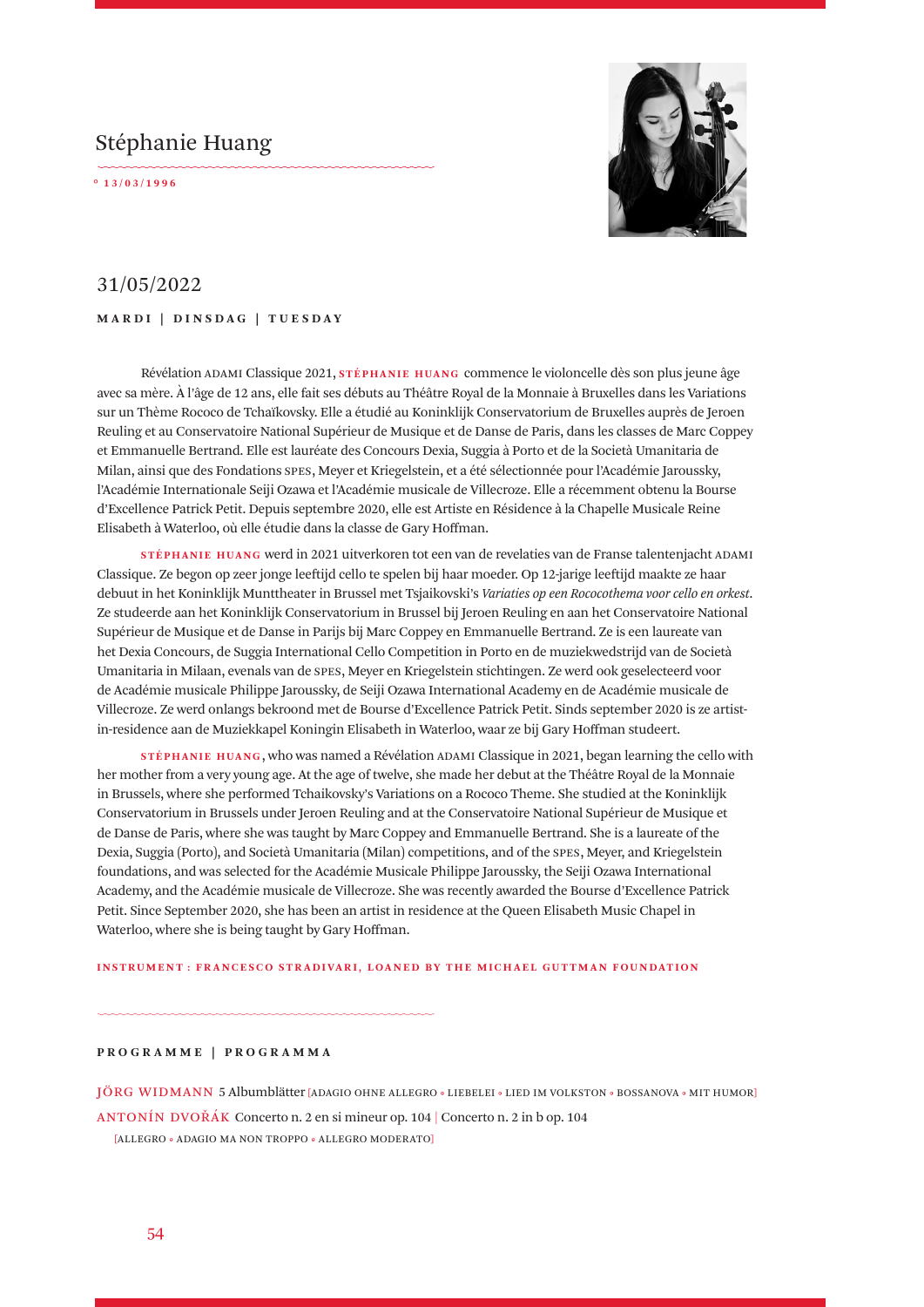# Marcel Johannes Kits

**° 0 2 / 0 5 / 1 9 9 5** 



## 31/05/2022

### **MARDI | DINSDAG | TUESDAY**

Montrant un grand intérêt pour le violoncelle dès l'âge de 4 ans, **MARCEL JOHANNES KITS** entame sa formation à Tallinn, puis la poursuit en Allemagne auprès de Francis Gouton et Jens Peter Maintz. Il s'est principalement produit dans son pays d'origine, l'Estonie, en Europe, notamment à l'Elbphilharmonie, à la Boulez Saal, à la Berliner Philharmonie, mais également à St Pétersbourg, Moscou et en Israël. Il a été invité au Festival Olympus et au Festpiele Mecklenburg-Vorpommern. Il a remporté les premiers prix du Concours Brahms en Autriche en 2016 et du Concours Enescu en Roumanie en 2018, et il a été demi-finaliste du Concours ARD en 2019. Passionné de musique de chambre, il joue en trio depuis l'âge de 9 ans avec Robert Traksmann et Rasmus Andreas Raide, avec qui il a enregistré de nombreux CD pour la Deutsche Stiftung Musikleben, fondation qui lui prête son violoncelle de Francesco Ruggieri.

**MARCEL JOHANNES KITS** toonde vanaf zijn vierde grote belangstelling voor de cello. Hij begon zijn opleiding in Tallinn en zette die in Duitsland voort bij Francis Gouton en Jens Peter Maintz. Hij trad voornamelijk op in Estland, zijn vaderland, en in Europa, ondermeer in de Elbphilharmonie, de Pierre Boulez Saal en de Philharmonie in Berlijn, maar ook in Sint-Petersburg, Moskou en Israël. Hij werd tevens uitgenodigd voor het Olympus muziekfestival in Sint-Petersburg en op de Festpiele Mecklenburg-Vorpommern. Hij behaalde de Eerste Prijs op de Brahmswedstrijd in Oostenrijk in 2016 en in 2018 op het Enescu-concours in Roemenië, en in 2019 haalde hij de halve finale in de muziekwedstrijd van de Duitse televisiezender ARD. Hij is daarnaast een fervent kamermusicus en speelt sinds zijn negende in trio's met Robert Traksmann en Rasmus Andreas Raide, met wie hij diverse cd's opnam voor de Deutsche Stiftung Musikleben, een stichting die hem zijn Francesco Ruggieri cello uitleent.

From the age of four, **MARCEL JOHANNES KITS** showed a great interest in the cello. He began his training in Tallinn, then continued his studies in Germany under Francis Gouton and Jens Peter Maintz. He has mostly performed in his home country, Estonia, and in Europe, (at the Elbphilharmonie, the Boulez Saal, and the Berliner Philharmonie, among other venues) and has also played in St Petersburg, Moscow, and Israel. He has also appeared as a guest at, among other events, the Olympus Festival and the Festpiele Mecklenburg-Vorpommern. He won first prize at the International Johannes Brahms Competition in Austria in 2016 and at the Enescu Competition in Romania in 2018 and was a semi-finalist of the ARD International Music Competition in 2019. Passionate about chamber music, he has played in a trio since he was nine years old with Robert Traksmann and Rasmus Andreas Raide, with whom he has recorded numerous CDs for the Deutsche Stiftung Musikleben, the foundation that loans him the Francesco Ruggieri cello he plays.

#### **INSTRUMENT : FRANCESCO RUGGERI (1674), LOANED BY THE DEUTSCHE STIFTUNG MUSIKLEBEN**

### **PROGRAMME | PROGRAMMA**

JÖRG WIDMANN 5 Albumblätter [ADAGIO OHNE ALLEGRO • LIEBELEI • LIED IM VOLKSTON • BOSSANOVA • MIT HUMOR] DMITRY SHOSTAKOVICH Concerto n. 1 en mi bémol majeur op. 107 | Concerto n. 1 in Es op. 107

[ALLEGRETTO • MODERATO • CADENZA • ALLEGRO CON MOTO]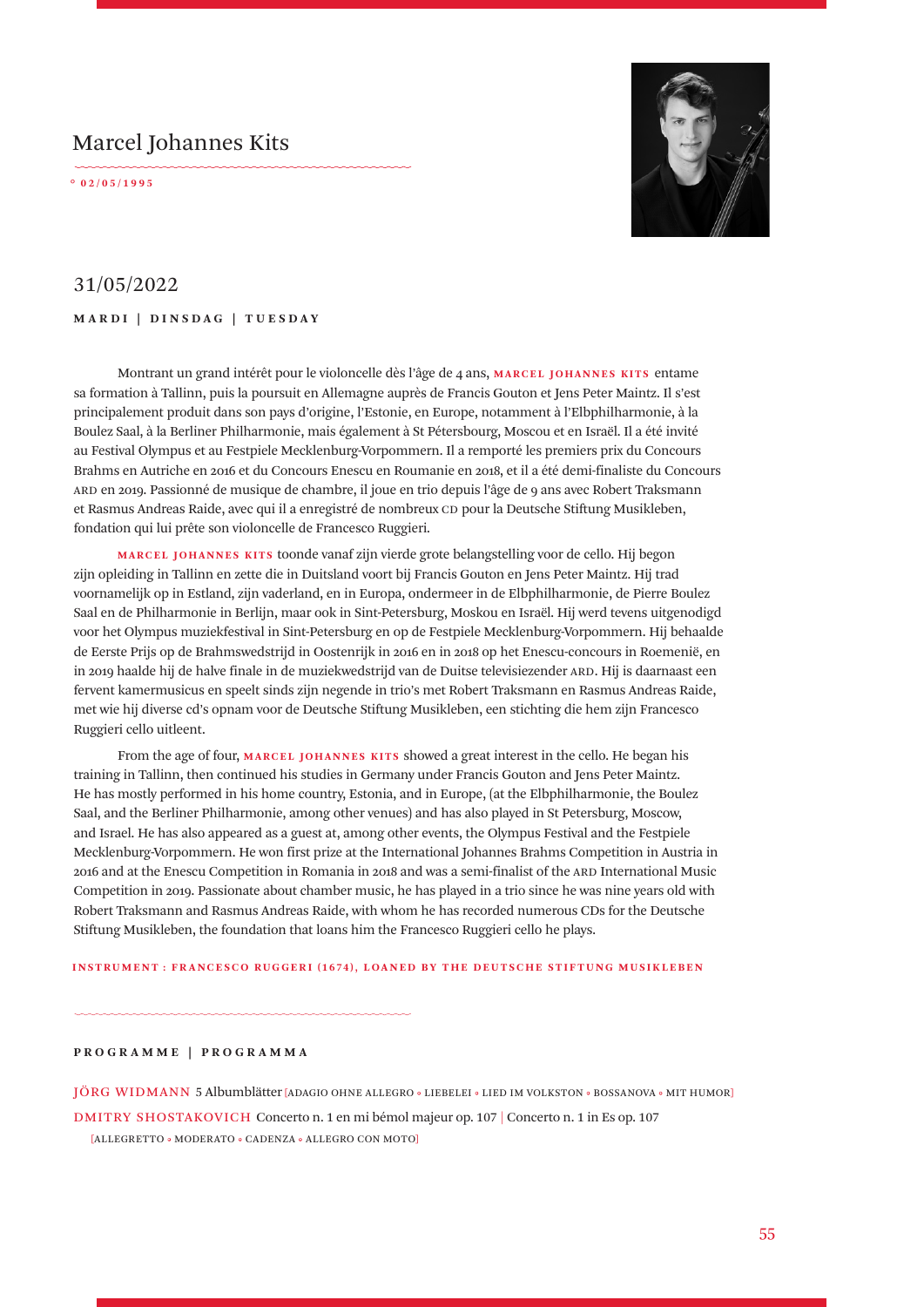# Jeremias Fliedl

**° 2 9 / 1 0 / 1 9 9 9** 



### 01/06/2022

### **MERCREDI | WOENSDAG | WEDNESDAY**

Après ses premiers pas auprès d'Igor Mitrovic, **JEREMIAS FLIEDL** est accepté dans la classe de Heinrich Schiff en 2014. Il étudie au Mozarteum de Salzbourg avec Clemens Hagen depuis 2017 et suit en parallèle l'enseignement de Julian Steckel à l'Universität für Musik und darstellende Kunst de Munich. Jeremias Fliedl est lauréat de plusieurs concours internationaux, notamment le concours de violoncelle de Liezen en 2012 et 2014, le Svirél en 2014 en Slovénie et le concours Antonio Janigro en Croatie. Il s'est produit avec des orchestres comme le Württembergisches Kammerorchester de Heilbronn, les Salzburg Orchester Solisten, la Sinfonietta Baden, le Zagreb Chamber Orchestra, la Beethoven Philharmonie, le Carinthian Symphony Orchestra, l'Academia Ars Musicae, le Sandor Végh Institute Chamber Orchestra, la Webern Kammerphilharmonie, l'Euro Symphony SFK, l'Olsztyn Philharmonic Orchestra, l'Artsakh Symphony Orchestra et le Kaunas City Symphony Orchestra.

Na een eerste initiatie bij Igor Mitrovic werd **JEREMIAS FLIEDL** in 2014 toegelaten tot de klas van Heinrich Schiff. Sinds 2017 studeert hij bij Clemens Hagen aan het Mozarteum in Salzburg en volgt hij daarnaast les bij Julian Steckel aan de Universität für Musik und darstellende Kunst in München. Jeremias Fliedl is laureaat van verschillende internationale concoursen : het Cellowettbewerb Liezen (Oostenrijk) in 2012 en 2014, de Svirél-muziekwedstrijd (Slovenië) in 2014, en het Antonio Janigro celloconcours (Kroatië). Hij trad op met orkesten als het Württembergisches Kammerorchester uit Heilbronn, de Salzburg Orchester Solisten, Sinfonietta Baden, het Zagreb Chamber Orchestra, de Beethoven Philharmonie, het Carinthian Symphony Orchestra, de Academia Ars Musicae, het Sandor Végh Institute Chamber Orchestra, de Webern Kammerphilharmonie, Euro Symphony SFK, het Olsztyn Philharmonic Orchestra, het Artsakh Symphony Orchestra en het Kaunas City Symphony Orchestra.

After taking his first steps under the guidance of Igor Mitrovic, **JEREMIAS FLIEDL** was accepted into Heinrich Schiff's class in 2014. He began studying at the Mozarteum in Salzburg under Clemens Hagen in 2017 and was taught at the same time by Julian Steckel at the Universität für Musik und darstellende Kunst in Munich. Jeremias Fliedl is a laureate of several international competitions, such as the Liezen Cello Competition in 2012 and 2014, the Svirél Competition in Slovenia in 2014, and the Antonio Janigro competition in Croatia. He has performed with orchestras such as the Württemberg Chamber Orchestra Heilbronn, the Salzburg Orchestra Soloists, the Sinfonietta Baden, the Zagreb Chamber Orchestra, the Beethoven Philharmonie, the Carinthian Symphony Orchestra, the Academia Ars Musicae, the Sandor Végh Institute Chamber Orchestra, the Webern Chamber Philharmonic, the Euro Symphony SFK, the Olsztyn Philharmonic Orchestra, the Artsakh Symphony Orchestra, and the Kaunas City Symphony Orchestra.

#### **INSTRUMENT : "GENDRON, LORD SPEYER" – ANTONIO STRADIVARI (1693)**

### **PROGRAMME | PROGRAMMA**

JÖRG WIDMANN 5 Albumblätter [ADAGIO OHNE ALLEGRO • LIEBELEI • LIED IM VOLKSTON • BOSSANOVA • MIT HUMOR]

ROBERT SCHUMANN Concerto en la mineur op. 129 | Concerto in a op. 129

[NICHT ZU SCHNELL • LANGSAM • SEHR LEBHAFT]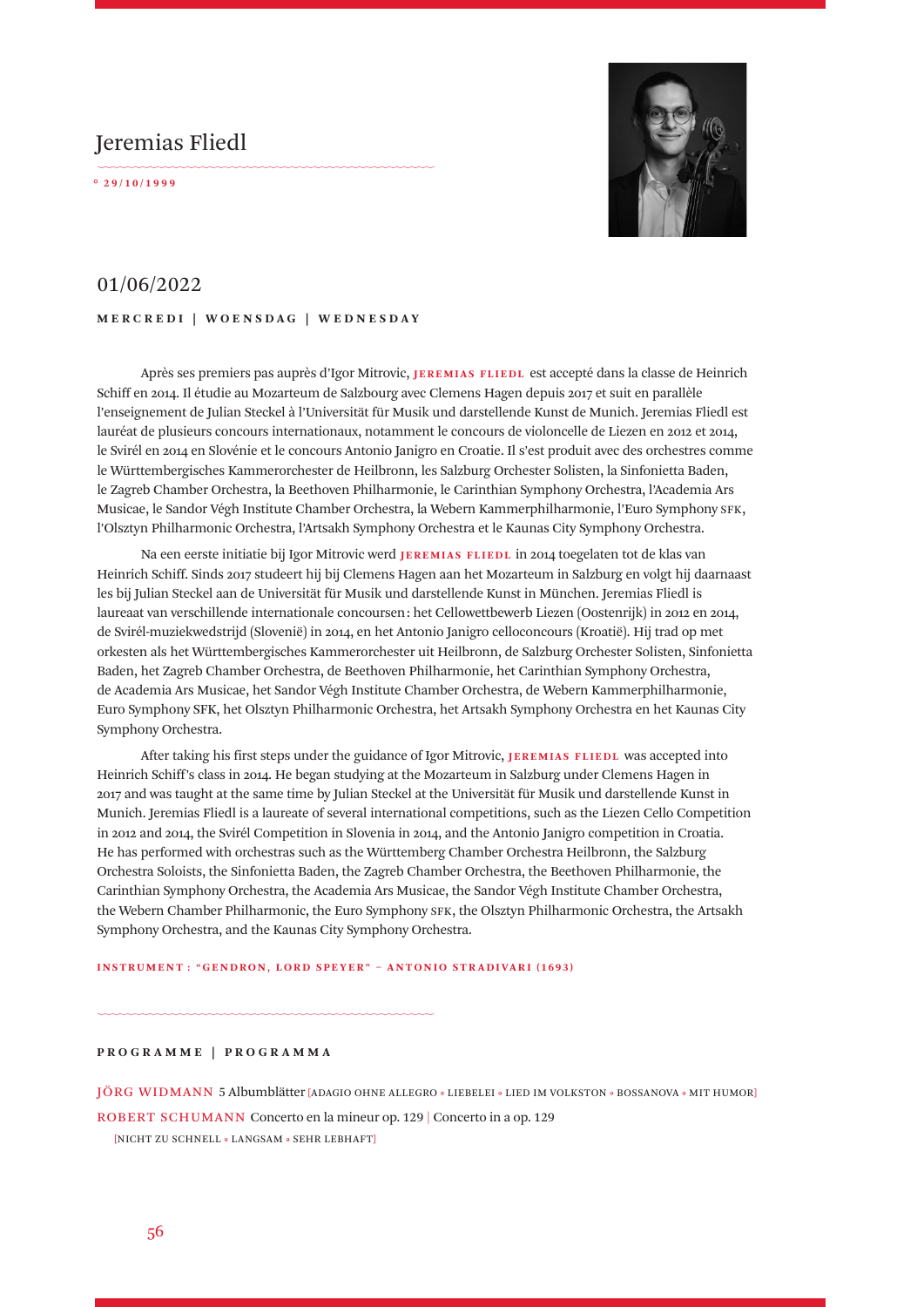# Hayoung Choi

**° 0 6 / 0 2 / 1 9 9 8** 



## 01/06/2022

### **MERCREDI | WOENSDAG | WEDNESDAY**

Née à Bielefeld en Allemagne, **HAYOUNG CHOI** a étudié à la Korean National University of Arts, à la Purcell School for Young Musicians en Angleterre, puis à la Kronberg Academy dans les classes de Frans Helmerson et Wolfgang Emanuel Schmidt. Elle a remporté le premier prix de plusieurs concours internationaux, parmi lesquels le concours Krzysztof Penderecki en Pologne, le concours Johannes Brahms en Autriche dont elle fut la plus jeune gagnante à treize ans, le concours Antonio Janigro en Croatie et le concours Justus Dotzauer en Allemagne. Elle a joué en soliste notamment avec la Kremerata Baltica, la Camerata de Salzbourg, l'Opern- und Museumsorchester de Francfort, et le Suwon Philharmonic Orchestra. En tant que chambriste, Hayoung Choi a partagé la scène avec des musiciens tels que Gidon Kremer, Christian Tetzlaff, Kim Kashkashian, Jörg Widmann, Mitsuko Uchida, Antoine Tamestit, Elena Bashkirova et Martin Helmchen.

**HAYOUNG CHOI** werd geboren in Bielefeld, Duitsland. Ze studeerde achtereenvolgens aan de Korean National University of Arts, de Purcell School for Young Musicians en bij Frans Helmerson en Wolfgang Emanuel Schmidt aan de Kronberg Academy. Ze won de Eerste Prijs in een aantal internationale muziekwedstrijden, waaronder de Krzysztof Penderecki Cello Competition, de Brahmswedstrijd in Oostenrijk – waarvan zij op haar dertiende de jongste winnaar ooit was –, het Antonio Janigro celloconcours en de Justus Dotzauer-wedstrijd voor jonge cellisten. Als soliste trad ze op met o.m. de Kremerata Baltica, de Salzburger Camerata, het Opern- und Museumsorchester Frankfurt en het Suwon Philharmonic Orchestra. Op kamermuziekgebied deelde Hayoung Choi het podium met musici als Gidon Kremer, Christian Tetzlaff, Kim Kashkashian, Jörg Widmann, Mitsuko Uchida, Antoine Tamestit, Elena Bashkirova en Martin Helmchen.

Born in Bielefeld in Germany, **HAYOUNG CHOI** studied at the Korean National University of Arts, the Purcell School for Young Musicians in England, and then at the Kronberg Academy, where she was taught by Frans Helmerson and Wolfgang Emanuel Schmidt. She has won first prize in several international competitions, including the Krzysztof Penderecki Competition in Poland, the International Johannes Brahms Competition in Austria, of which she became the youngest winner at thirteen, the Antonio Janigro Competition in Croatia, and the Justus Dotzauer Competition in Germany. She has performed as a soloist with Kremerata Baltica, the Camerata Salzburg, the Frankfurter Opern- und Museumsorchester, and the Suwon Philharmonic Orchestra. As a chamber musician, Hayoung Choi has performed with musicians such as Gidon Kremer, Christian Tetzlaff, Kim Kashkashian, Jörg Widmann, Mitsuko Uchida, Antoine Tamestit, Elena Bashkirova, and Martin Helmchen.

#### **INSTRUMENT : NICOLA BERGONZI, LOANED BY THE FLORIAN LEONHARD FELLOWSHIP**

#### **PROGRAMME | PROGRAMMA**

JÖRG WIDMANN 5 Albumblätter [ADAGIO OHNE ALLEGRO • LIEBELEI • LIED IM VOLKSTON • BOSSANOVA • MIT HUMOR] WITOLD LUTOSLAWSKI Concerto [INTRODUCTION • 4 ÉPISODES • CANTILÈNE • FINALE]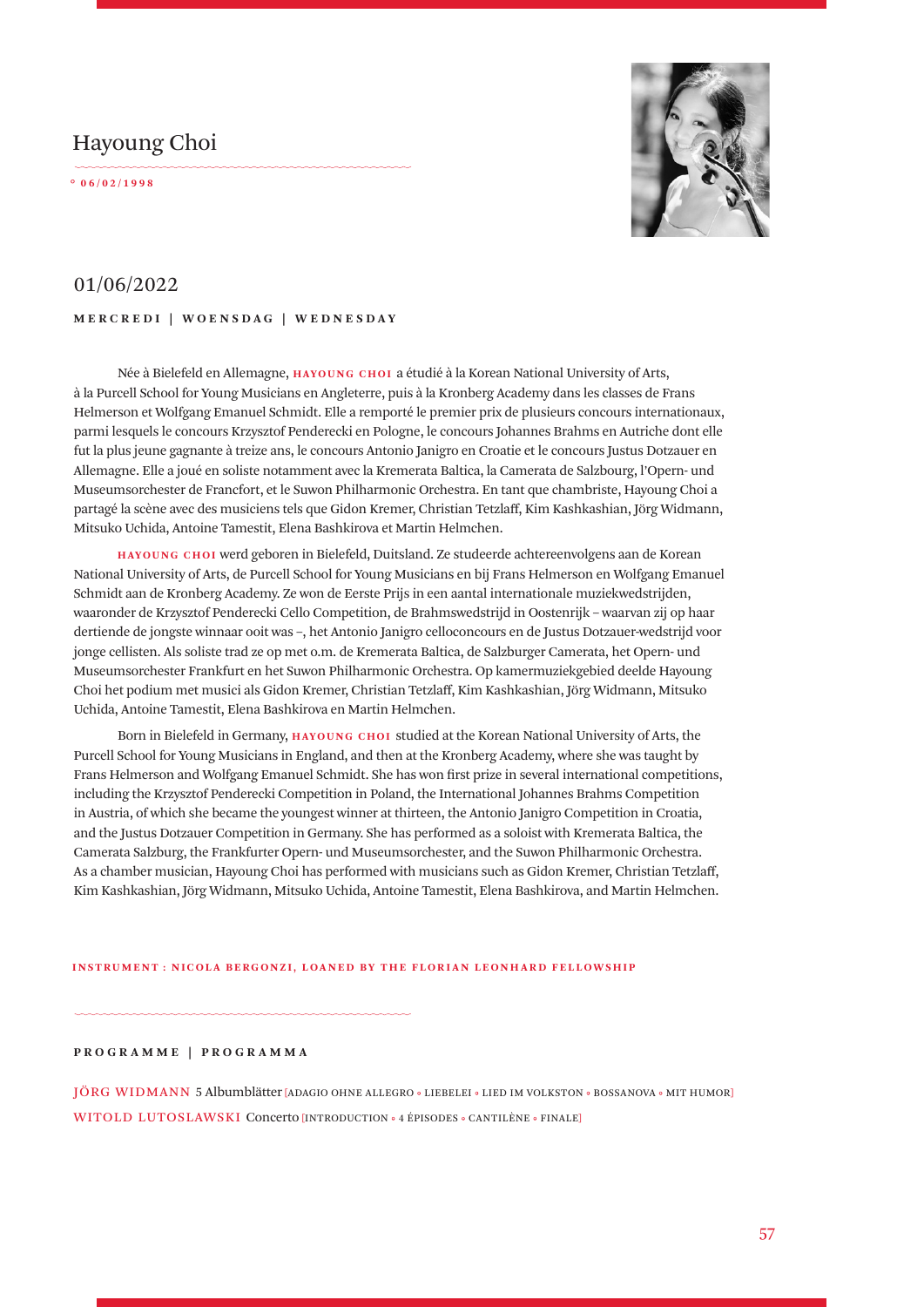# Bryan Cheng

**° 2 6 / 0 8 / 1 9 9 7** 



## 02/06/2022

### **JEUDI | DONDERDAG | THURSDAY**

**BRYAN CHENG** a remporté le Premier Prix à l'UNISA International Strings Competition à Pretoria et le Deuxième Prix et le Prix du Public au Concours de Genève. Il fait ses débuts au Carnegie Hall en récital à l'âge de 14 ans, et à l'Elbphilharmonie en 2018 avec la Deutsche Kammerphilharmonie de Bremen, et jouera la saison prochaine avec le Deutsches Symphonie-Orchester à la Philharmonie de Berlin. Bryan Cheng s'est également produit en soliste avec le Johannesburg Philharmonic Orchestra, l'Orchestre symphonique de Montréal, l'Orchestre de la Suisse Romande, l'Helsinki Philharmonic Orchestra et le National Arts Centre Orchestra d'Ottawa. En musique de chambre, il joue au sein du Cheng² Duo ou avec des musiciens comme Christian Tetzlaff, Lars Vogt et Antje Weithaas. Bryan Cheng a enregistré trois albums sous le label Audite, *Russian Legends*, *Violonchelo del fuego*, et *Violoncelle français*.

**BRYAN CHENG** won de Eerste Prijs op de UNISA International Strings Competition in Pretoria en de Tweede Prijs en Publieksprijs op het Concours de Genève. Hij maakte op 14-jarige leeftijd zijn recitaldebuut in Carnegie Hall, en in 2018 zijn concertdebuut in de Elbphilharmonie met de Deutsche Kammerphilharmonie Bremen. Volgend seizoen speelt hij met het Deutsches Symphonie-Orchester in de Philharmonie Berlin. Bryan Cheng trad ook op als solist met het Johannesburg Philharmonic Orchestra, het Orchestre symphonique de Montréal, het Orchestre de la Suisse Romande, het Helsinki Philharmonic Orchestra en het National Arts Centre Orchestra uit Ottawa. In kamermuziekverband speelt hij met het Cheng² Duo en met musici als Christian Tetzlaff, Lars Vogt en Antje Weithaas. Bryan Cheng nam reeds drie cd's op voor het label Audite : *Russian Legends*, *Violonchelo del fuego* en *Violoncelle français*.

**BRYAN CHENG** won first prize at the UNISA International Strings Competition in Pretoria and second prize and the audience prize at the Geneva International Music Competition. He first performed in a recital at Carnegie Hall at the age of fourteen, then at the Elbphilharmonie in 2018 with the Deutsche Kammerphilharmonie Bremen and will perform next season with the Deutsches Symphonie-Orchester at the Philharmonie in Berlin. Bryan Cheng has also performed as a soloist with the Johannesburg Philharmonic Orchestra, the Orchestre Symphonique de Montréal, the Orchestre de la Suisse Romande, the Helsinki Philharmonic Orchestra, and the National Arts Centre Orchestra Ottawa. As a chamber musician, he performs as a member of the Cheng² Duo and with musicians such as Christian Tetzlaff, Lars Vogt, and Antje Weithaas. Bryan Cheng has recorded three albums with the Audite label, *Russian Legends*, *Violonchelo del Fuego* and *Violoncelle Français*.

#### **INSTRUMENT** : "BONJOUR" - ANTONIO STRADIVARI (1696), **LOANED BY THE CANADA COUNCIL FOR THE ARTS MUSICAL INSTRUMENT BANK**

#### **PROGRAMME | PROGRAMMA**

JÖRG WIDMANN 5 Albumblätter [ADAGIO OHNE ALLEGRO • LIEBELEI • LIED IM VOLKSTON • BOSSANOVA • MIT HUMOR]

ANTONÍN DVOŘÁK Concerto n. 2 en si mineur op. 104 | Concerto n. 2 in b op. 104

[ALLEGRO • ADAGIO MA NON TROPPO • ALLEGRO MODERATO]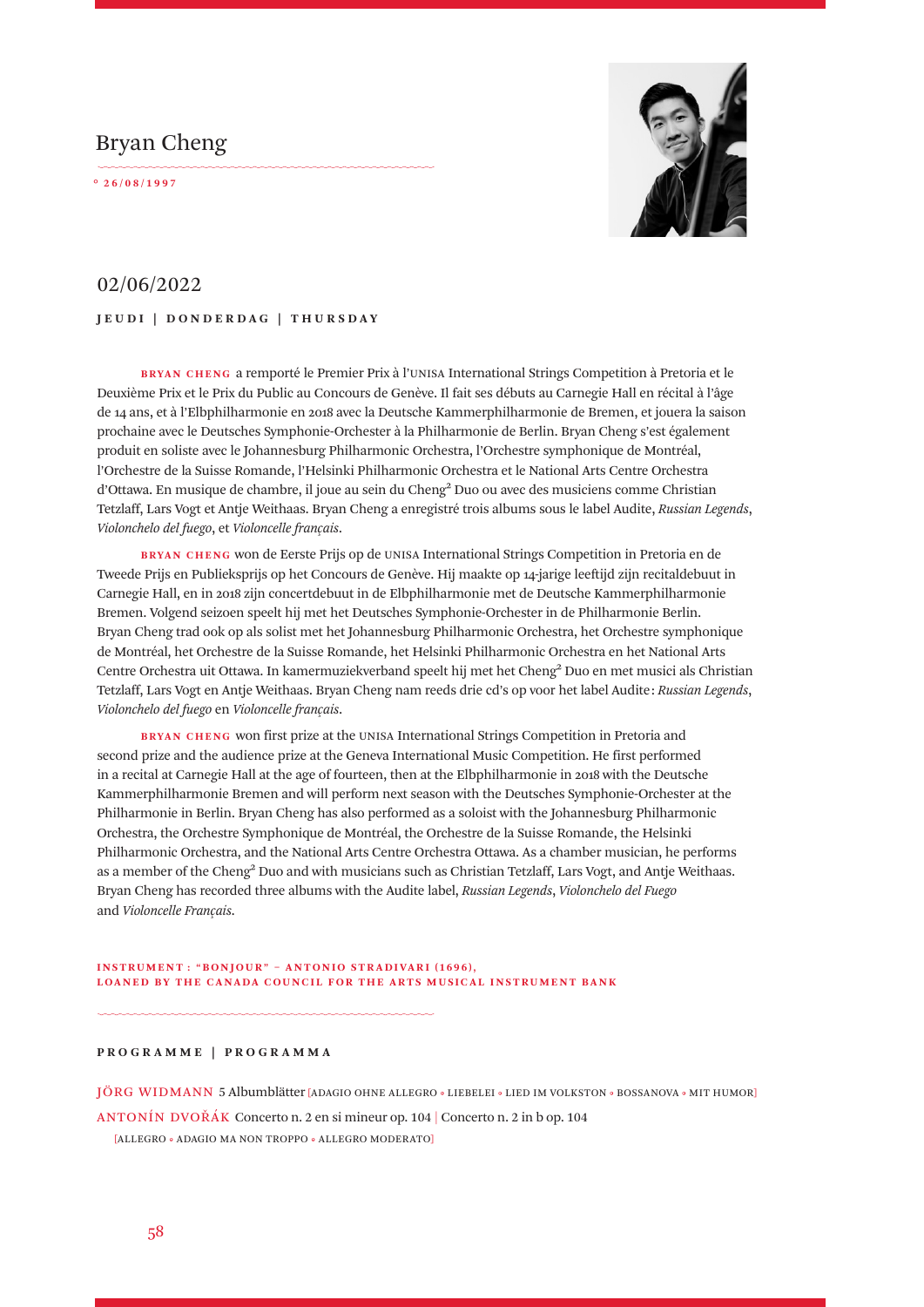# Oleksiy Shadrin

**° 1 0 / 0 6 / 1 9 9 3** 



## 02/06/2022

### **JEUDI | DONDERDAG | THURSDAY**

Né dans une famille de musiciens, **OLEKSIY SHADRIN** a fait partie du Master Program de la Kronberg Academy. Il a remporté le Premier Prix au Concours Lysenko et le Troisième Prix au Concours du Printemps de Prague. Oleksiy Shadrin s'est produit en tant que soliste avec des orchestres tels que la Philharmonie Nationale d'Ukraine, l'orchestre de l'Opéra National de Montpellier et la Südwestdeutsche Philharmonie Konstanz. En 2016, il fait ses débuts au Berliner Philharmoniker. L'année suivante, il joue en soliste avec la NDR Radiophilharmonie, sous la direction d'Andrew Manze dans la Grosser Sendesaal à Hanovre. Oleksiy Shadrin a obtenu son Bachelor et son Master à la Hochschule für Musik, Theater und Medien de Hanovre dans la classe de Leonid Gorokhov. Il étudie actuellement avec Frans Helmerson à l'Académie Kronberg. Depuis septembre 2020, il est aussi Artiste en Résidence à la Chapelle Musicale Reine Elisabeth, où il étudie avec Gary Hoffman.

**OLEKSIY SHADRIN** is geboren in een muzikaal gezin. Hij was lid van het Kronberg Academy Master Program en won de Eerste Prijs van het Lysenko Concours en de Derde Prijs van de Prague Spring Music Competition. Oleksiy Shadrin trad op als solist met orkesten als de Nationale Filharmonie van Oekraïne, het orkest van de Opéra national de Montpellier en de Südwestdeutsche Philharmonie Konstanz. In 2016 maakte hij zijn debuut met de Berliner Philharmoniker en het jaar daarop trad hij in de Grosser Sendesaal in Hannover op als solist met de NDR Radiophilharmonie onder leiding van Andrew Manze. Oleksiy Shadrin behaalde zijn bachelor- en masterdiploma aan de Hochschule für Musik, Theater und Medien in Hannover in de klas van Leonid Gorokhov. Momenteel studeert hij bij Frans Helmerson aan de Kronberg Academy. Sinds september 2020 is hij ook artist-in-residence aan de Muziekkapel Koningin Elisabeth, waar hij studeert bij Gary Hoffman.

Born into a family of musicians, **OLEKSIY SHADRIN** completed the master's program at the Kronberg Academy. He won first prize at the Mykola Lysenko International Music Competition and third prize at the Prague Spring International Music Festival. Oleksiy Shadrin has performed as a soloist with orchestras such as the National Philharmonic of Ukraine, the orchestra of the Opéra National de Montpellier, and the Südwestdeutsche Philharmonie Konstanz. In 2016, he made his debut at the Berliner Philharmoniker. The following year, he performed as a soloist with the NDR Radiophilharmonie, conducted by Andrew Manze at the Grosser Sendesaal in Hanover. Oleksiy Shadrin obtained his bachelor's and master's degrees from the Hochschule für Musik, Theater und Medien in Hanover, where he was taught by Leonid Gorokhov. He is currently studying under Frans Helmerson at the Kronberg Academy. Since September 2020, he has also been an artist in residence at the Queen Elisabeth Music Chapel, where he is studying under Gary Hoffman.

#### **INSTRUMENT : DOMENICO MONTAGNANA**

**PROGRAMME | PROGRAMMA**

JÖRG WIDMANN 5 Albumblätter [ADAGIO OHNE ALLEGRO • LIEBELEI • LIED IM VOLKSTON • BOSSANOVA • MIT HUMOR]

SERGEY PROKOFIEV Symphonie concertante op. 125 | Sinfonia concertante op. 125

[ANDANTE • ANDANTE • ALLEGRO GIUSTO • ALLEGRO GIUSTO • ANDANTE CON MOTO • THÈME ET VARIATIONS]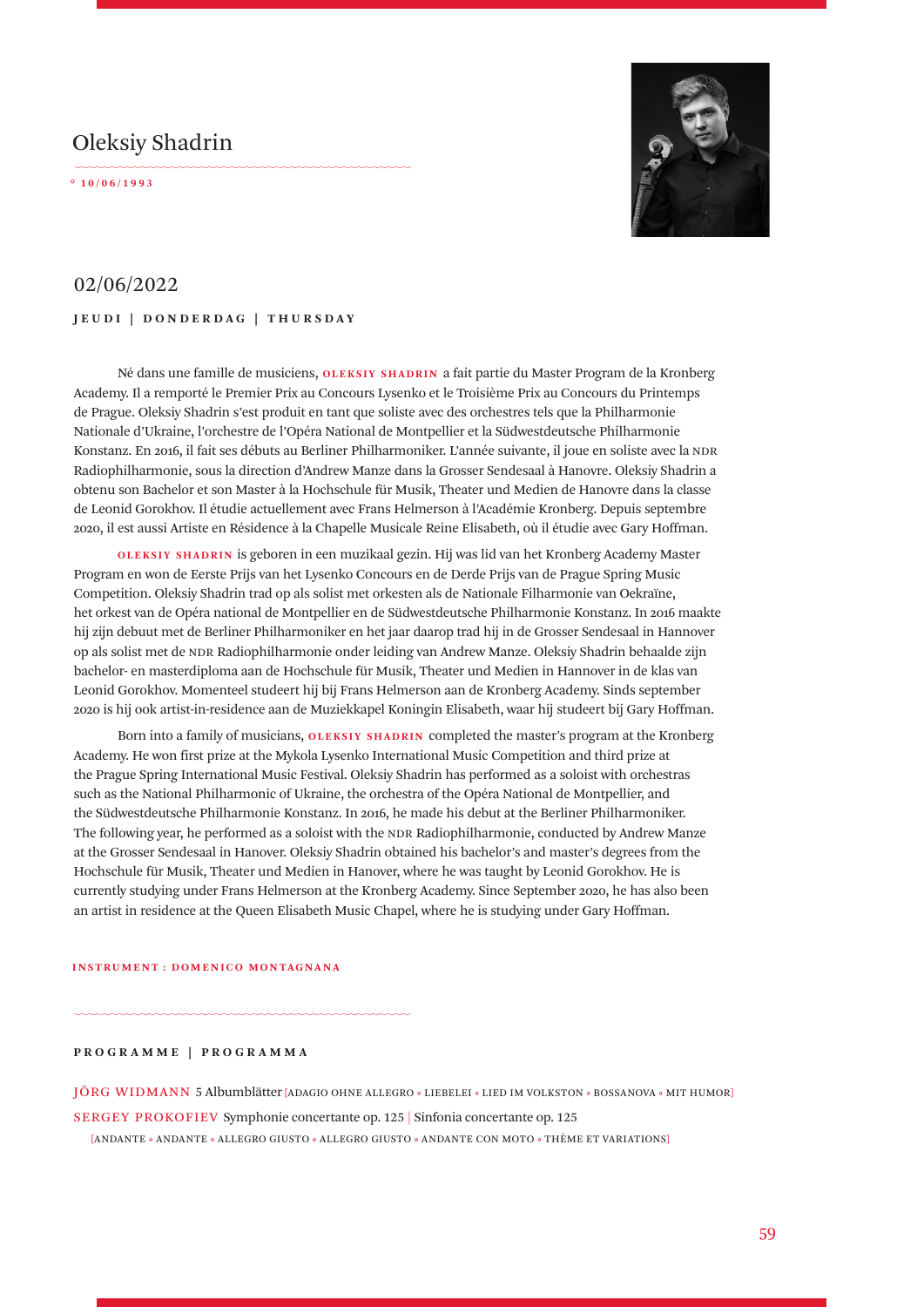# Woochan Jeong

**° 2 5 / 0 5 / 1 9 9 9** 



## 03/06/2022

### **VENDREDI | VRIJDAG | FRIDAY**

**WOOCHAN JEONG** entame ses études à la National University of Arts en Corée, où il étudie avec KangHo Lee de 2016 à 2020. Il entre ensuite à la Hochschule für Musik Hanns Eisler à Berlin où il vient de débuter son Master avec Troels Svane. En 2014, il obtient le Deuxième Prix au Concours Tchaikovsky pour jeunes musiciens et en 2017, le Premier Prix au Concours de JoongAng, en Corée. En 2019, il se classe deuxième du KBS KEPCO Music Competition et en 2018, il obtient une Mention Honorable du Jury lors du Concours de Prague. Entre 2007 et 2014, Woochan Jeong a joué notamment avec le Gyeonggi Philharmonic Orchestra et le Suwon Philharmonic Orchestra et se produit régulièrement en tant que chambriste au sein de l'Eden Quartet. En 2019, il se produit au KBS Hall de Séoul avec le KBS Symphony Orchestra et à la Korea National University of Arts de Séoul, accompagné au piano par Jiwon Ahn.

**WOOCHAN JEONG** begon zijn studie aan de National University of Arts in Korea, waar hij van 2016 tot 2018 bij Kang-Ho Lee studeerde. Daarna begon hij aan de Hochschule für Musik Hanns Eisler te Berlijn, waar hij onlangs bij Troels Svane zijn masterstudie begon. In 2020 behaalde hij de Tweede Prijs van het Tsjaikovskiconcours voor jonge musici, en in 2014 won hij de Eerste Prijs van de JoongAng Competition in Korea. In 2017 werd hij tweede op de KBS KEPCO Music Competition en in 2019 kreeg hij een eervolle vermelding van de jury van de Prague Spring Music Competition. Tussen 2007 en 2014 trad Woochan Jeong op met onder meer het Gyeonggi Philharmonic Orchestra en het Suwon Philharmonic Orchestra. In kamermuziekverband speelt hij ook regelmatig met het Eden Quartet. In 2019 trad hij op met het KBS Symphony Orchestra in de KBS Hall in Seoul, alsook aan de Korea National University of Arts in Seoul, met pianobegeleiding van Jiwon Ahn.

**WOOCHAN JEONG** began his studies at the National University of Arts in Korea, where he was taught by Kang-Ho Lee from 2016 until 2020. He then joined the Hochschule für Musik Hanns Eisler in Berlin, where he has just started his master's under Troels Svane. In 2014, he won second prize at the International Tchaikovsky Competition for Young Musicians and won first prize at the JoongAng competition in Korea in 2017. In 2019, he came second in the KBS KEPCO Music Competition and in 2018, he received an honourable mention from the jury at the Prague Spring International Music Competition. Between 2007 and 2014, Woochan Jeong performed with the Gyeonggi Philharmonic Orchestra and the Suwon Philharmonic Orchestra and, as a chamber musician, he is a member of the Eden Quartet, with which he performs regularly. In 2019, he performed at the KBS Hall in Seoul with the KBS Symphony Orchestra and at the Korea National University of Arts in Seoul, accompanied on the piano by Jiwon Ahn.

#### **INSTRUMENT : LABERTE-HUMBERT FRÈRES**

#### **PROGRAMME | PROGRAMMA**

JÖRG WIDMANN 5 Albumblätter [ADAGIO OHNE ALLEGRO • LIEBELEI • LIED IM VOLKSTON • BOSSANOVA • MIT HUMOR]

SERGEY PROKOFIEV Symphonie concertante op. 125 | Sinfonia concertante op. 125

[ANDANTE • ANDANTE • ALLEGRO GIUSTO • ALLEGRO GIUSTO • ANDANTE CON MOTO • THÈME ET VARIATIONS]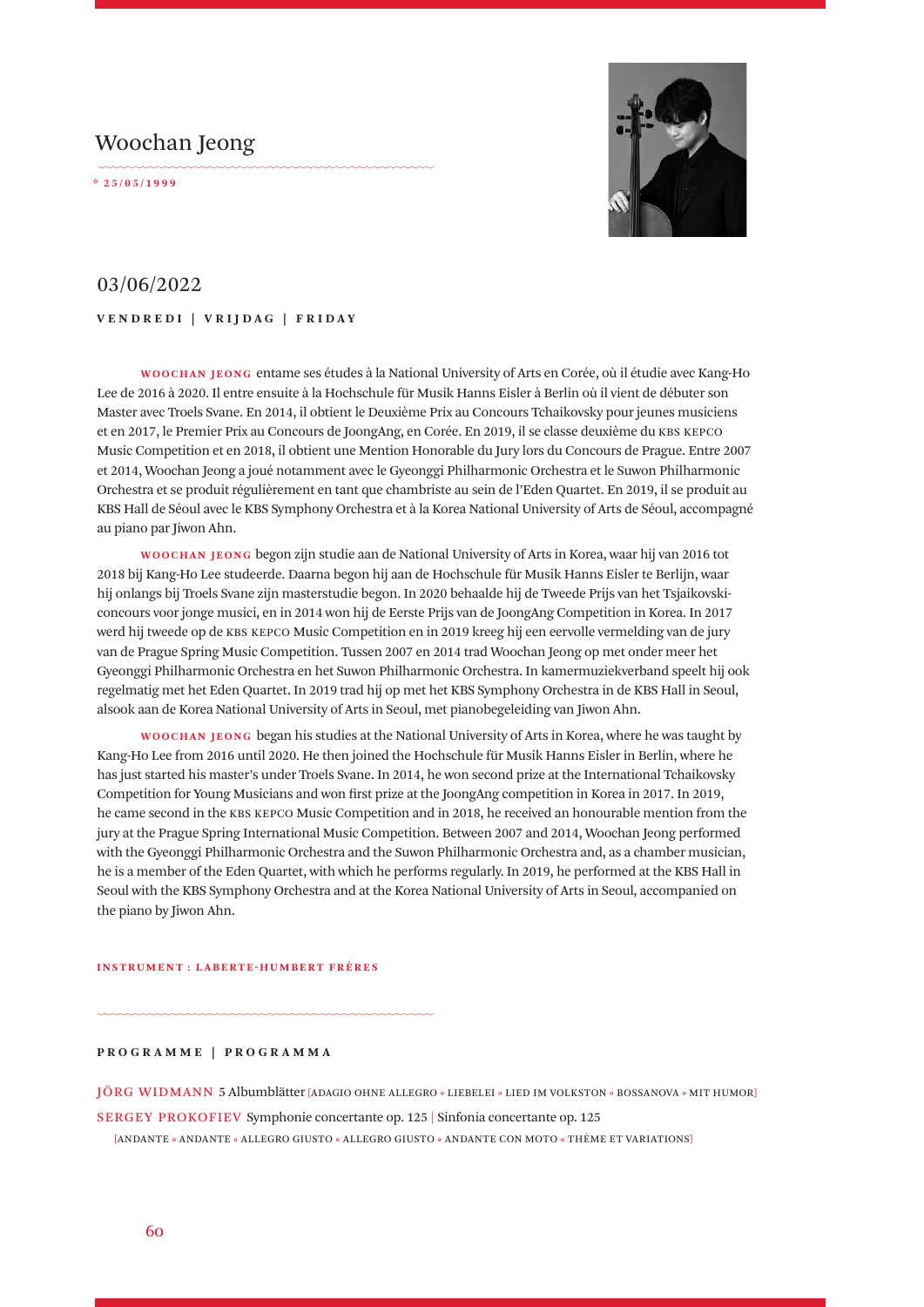# Samuel Niederhauser

**° 0 2 / 0 2 / 1 9 9 8** 



## 03/06/2022

**VENDREDI | VRIJDAG | FRIDAY**

Le talent et la passion de **SAMUEL NIEDERHAUSER** pour la musique se manifestent très tôt. Il prend ses premiers cours auprès de Matthias Walpen, puis continue à se former auprès de Clíodhna Ní Aodáin, à Berne, puis à Zürich avec Rebecca Firth. En 2016, il rejoint la classe de Thomas Grossenbacher à la Zürcher Hochschule der Künste, puis celle de Thomas Demenga à la Hochschule für Musik Basel où il obtient son master en 2021. La participation à des master class, notamment auprès de Frans Helmerson, de David Geringas et de Jens Peter Maintz, enrichissent sa formation. Il remporte divers premiers prix dans des concours nationaux et internationaux, et tout récemment, il s'est distingué en tant que demi-finaliste au Concours de Genève en 2021. Samuel Niederhauser se produit régulièrement comme soliste avec des orchestres tels que l'Orchestre Symphonique de Bâle, l'Orchestre de chambre de Zürich, et figure à l'affiche de festivals tels que le festival Menuhin à Gstaad ou les Variations Musicales de Tannay.

Het talent en de passie voor muziek van **SAMUEL NIEDERHAUSER** waren al op jonge leeftijd merkbaar. Hij volgde zijn eerste lessen bij Matthias Walpen, vervolgde zijn opleiding bij Clíodhna Ní Aodáin in Bern en daarna in Zürich bij Rebecca Firth. In 2016 trad hij toe tot de klas van Thomas Grossenbacher aan de Zürcher Hochschule der Künste en studeerde daarna bij Thomas Demenga aan de Hochschule für Musik Basel, waar hij in 2021 zijn masterdiploma behaalde. Hij verrijkte zijn opleiding door deel te nemen aan masterclasses, met name met Frans Helmerson, David Geringas en Jens Peter Maintz. Hij won verschillende Eerste Prijzen op nationale en internationale muziekwedstrijden en onderscheidde zich recentelijk als halvefinalist op het Concours van Genève in 2021. Samuel Niederhauser treedt regelmatig op als solist met orkesten als het Sinfonieorchester Basel en het Zürich Kammerorchester, en hij stond op de affiche van festivals als het Menuhin-festival in Gstaad en de Variations Musicales de Tannay.

**SAMUEL NIEDERHAUSER** showed talent and passion for music at a very young age. He received his first lessons from Matthias Walpen, then continued his training under Clíodhna Ní Aodáin in Bern, then in Zurich under Rebecca Firth. In 2016, he joined Thomas Grossenbacher's class at the Zürcher Hochschule der Künste, then Thomas Demenga's class at the Hochschule für Musik in Basle, where he obtained his master's in 2021. His training was enriched by participation in masterclasses taught by, among others, Frans Helmerson, David Geringas, and Jens Peter Maintz. He has won various first prizes at national and international competitions and recently distinguished himself as a semi-finalist at the Geneva International Music Competition in 2021. Samuel Niederhauser performs regularly as a soloist with orchestras such as the Basel Symphony Orchestra and the Zürcher Kammerorchester and features on the programmes of festivals such as the Gstaad Menuhin Festival and the Variations Musicales de Tannay.

#### **INSTRUMENT : CARLO GIUSEPPE TESTORE**

### **PROGRAMME | PROGRAMMA**

JÖRG WIDMANN 5 Albumblätter [ADAGIO OHNE ALLEGRO • LIEBELEI • LIED IM VOLKSTON • BOSSANOVA • MIT HUMOR]

DMITRY SHOSTAKOVICH Concerto n. 2 en sol majeur op. 126 | Concerto n. 2 in G op. 126

[LARGO • ALLEGRETTO • ALLEGRETTO]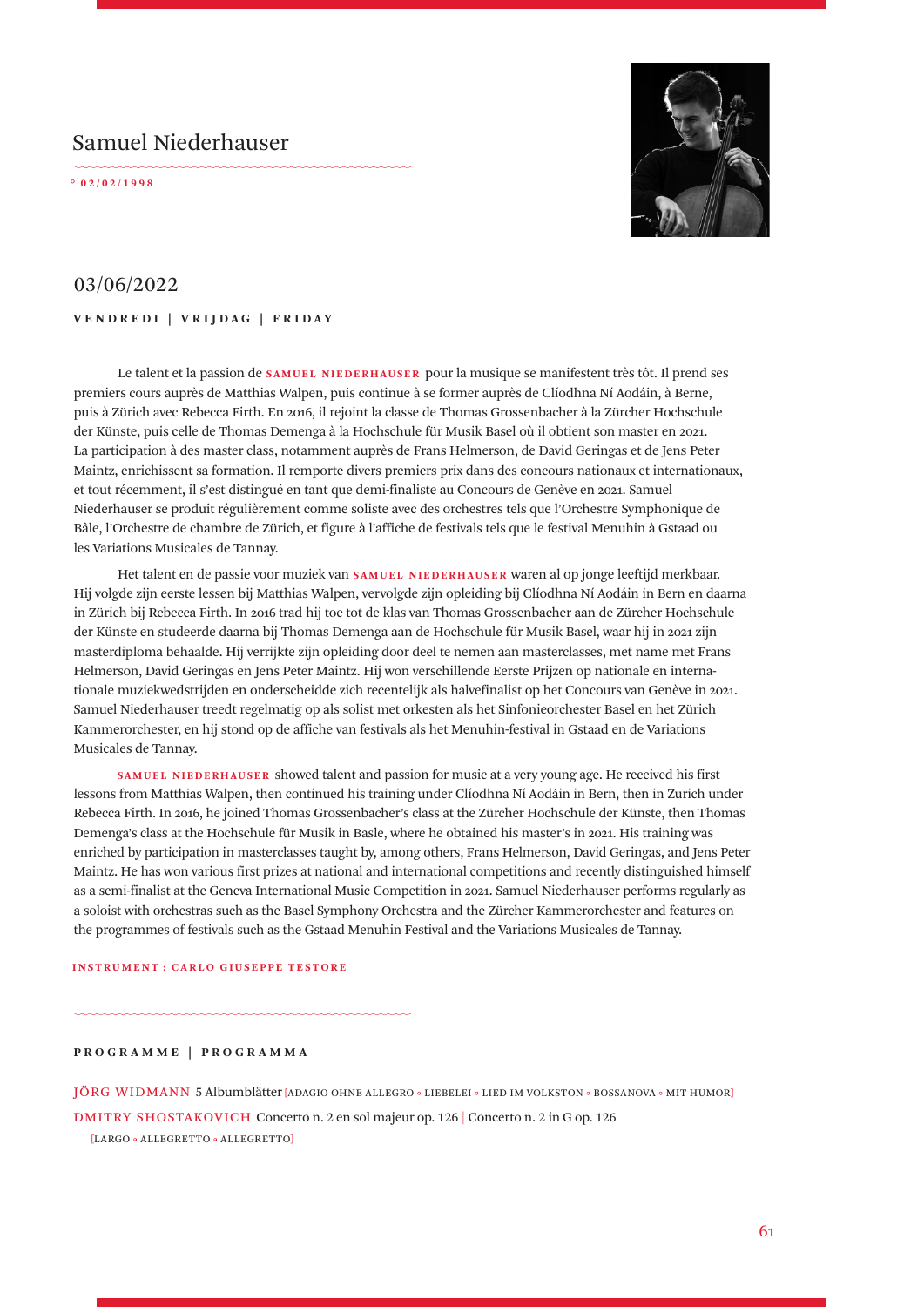## Sul Yoon

**° 1 8 / 1 0 / 1 9 9 5** 



# 04/06/2022

### **SAMEDI | ZATERDAG | SATURDAY**

**SUL YOON** s'est formée à la Seoul National University, puis la Hochschule für Musik und Theater de Munich avec Wen Sinn Yang et à la Hochschule für Musik Franz Liszt de Weimar avec de Wolfgang Emanuel Schmidt. Elle a participé à la Sommerakademie du Mozarteum de Salzbourg et à la Musikakademie au Liechtenstein. Cette saison, elle fait partie de la Karajan-Akademie du Berliner Philharmoniker. Elle a remporté le Deuxième Prix au concours du Buchenau Spring Festival, le Troisième Prix au concours Johannes Brahms en Autriche et le Deuxième Prix au concours du Felix Mendelssohn Bartholdy Conservatory. Sul Yoon joue régulièrement dans les rangs du Berliner Philharmoniker grâce à la Karajan-Akademie. En musique de chambre, elle se produit notamment au sein du Trio Beati et du Wald Ensemble. En tant que soliste, elle a partagé la scène avec des orchestres tels que le Philharmonisches Orchester Budweis, le Sinfonie Orchester Biel Solothurn et le Bad Reichenhaller Philharmoniker.

**SUL YOON** volgde haar opleiding achtereenvolgens aan de Seoul National University, de Hochschule für Musik und Theater in München bij Wen Sinn Yang en de Hochschule für Musik Franz Liszt in Weimar bij Wolfgang Emanuel Schmidt. Ze nam deel aan de Sommerakademie van het Mozarteum in Salzburg en was lid van de Musikakademie in Liechtenstein. Dit seizoen maakt ze deel uit van de Karajan-Akademie van de Berliner Philharmoniker. Ze behaalde de Tweede Prijs op het internationale muziekfestival 'Buchenau Spring 2019', de Derde Prijs van de Johannes Brahmswedstrijd in Oostenrijk en de Tweede Prijs van de wedstrijd van het Felix Mendelssohn Bartholdy Conservatorium. Sul Yoon speelt als tuttist regelmatig met de Berliner Philharmoniker via de Karajan-Academie. In kamermuziekverband treedt ze o.m. op met het Trio Beati en het Wald Ensemble. Als soliste deelde ze het podium met orkesten als het Philharmonisches Orchester Budweis, het Sinfonie Orchester Biel-Solothurn en de Bad Reichenhaller Philharmoniker.

**SUL YOON** trained at Seoul National University, then at the Hochschule für Musik und Theater in Munich under Wen Sinn Yang and at the Hochschule für Musik Franz Liszt in Weimar under Wolfgang Emanuel Schmidt. She has participated in the Sommerakademie at the Mozarteum in Salzburg and the Musikakademie in Liechtenstein. This season, she is in the Karajan-Akademie of the Berliner Philharmoniker. She has won second prize at the Buchenau Spring Festival competition, third prize at the Johannes Brahms competition in Austria, and second prize at the Felix Mendelssohn Bartholdy Conservatory Competition. Sul Yoon performs regularly with the Berliner Philharmoniker as a member of the Karajan-Akademie. As a chamber musician, she performs as a member of Trio Beati and of the Wald Ensemble. As a soloist, she has played with orchestras such as the Philharmonisches Orchester Budweis, the Sinfonie Orchester Biel Solothurn, and the Bad Reichenhaller Philharmoniker.

#### **INSTRUMENT : VINCENZO SANNINO**

**PROGRAMME | PROGRAMMA**

JÖRG WIDMANN 5 Albumblätter [ADAGIO OHNE ALLEGRO • LIEBELEI • LIED IM VOLKSTON • BOSSANOVA • MIT HUMOR]

ANTONÍN DVOŘÁK Concerto n. 2 en si mineur op. 104 | Concerto n. 2 in b op. 104

[ALLEGRO • ADAGIO MA NON TROPPO • ALLEGRO MODERATO]